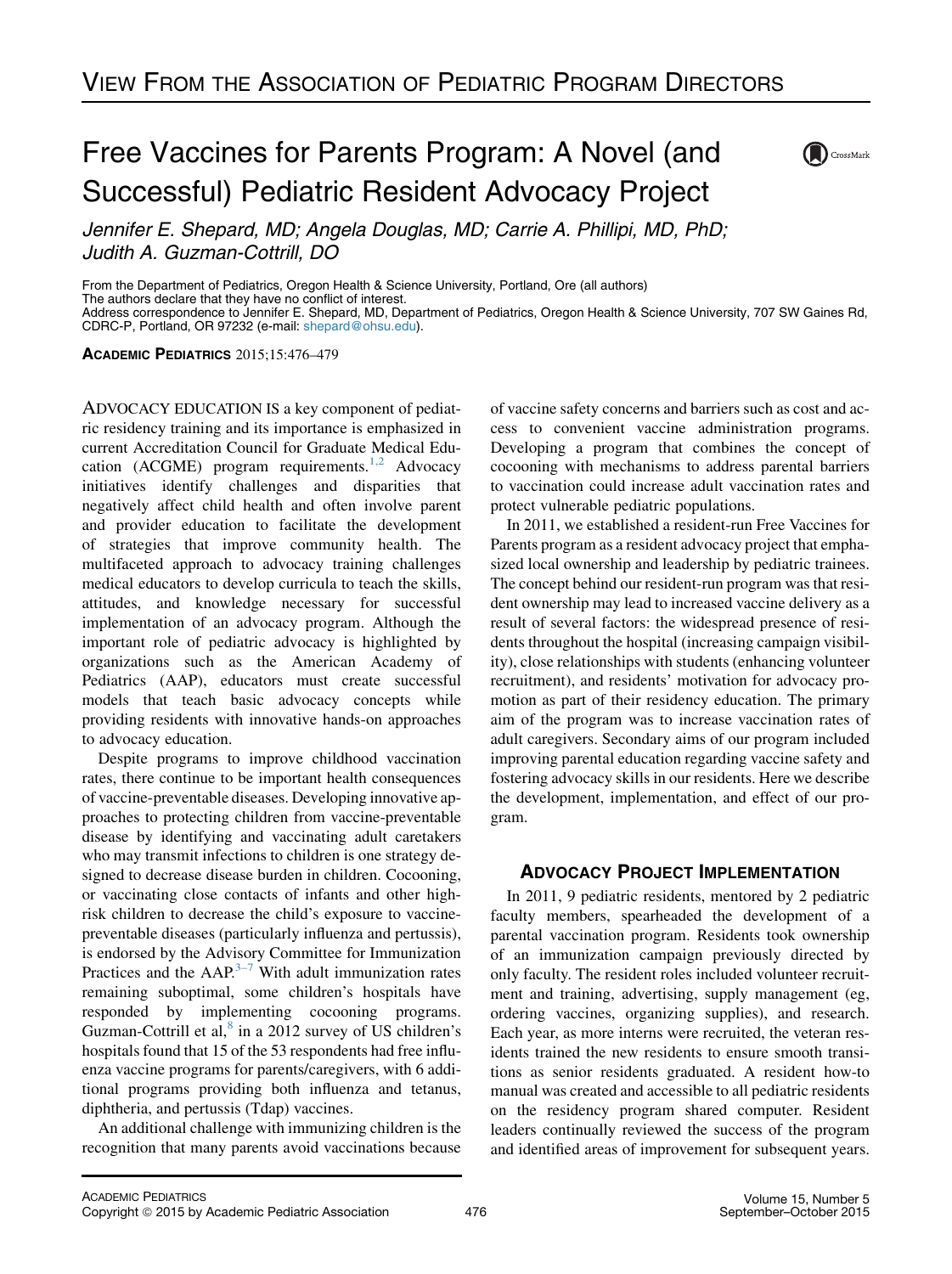This advocacy project was an opportunity to own a project and experience its evolution over time.

Given residents' busy schedules, students were trained to be the primary vaccine administrators. However, a resident was always available on call to assist students at the vaccine clinic. Student volunteers were recruited from the School of Medicine, School of Pharmacy, and Physician Assistant program at Oregon Health & Science University (OHSU) via e-mail, word of mouth, and direct contact with specialty interest group leaders. An educational PowerPoint presentation was developed and included a general overview of the program, as well as information about vaccine safety and administration, and frequently asked questions (eg, adverse effects, risk of vaccine-associated disease). All volunteers were required to attend a 1-hour-long training session where they reviewed the presentation and completed specific training on vaccine administration, safe injection practices, and appropriate vaccine documentation.

### **PARTICIPANT/PARENT RECRUITMENT**

Flyers describing the program were posted throughout the children's hospital, the labor and delivery unit, and postpartum units. E-mail communications were sent to pediatric faculty and residents. An informal communication campaign targeted the general pediatrics clinic, the inpatient wards, and the postpartum units. Any parent or caregiver age 18 years or older (regardless of health insurance coverage) was eligible to receive the influenza vaccine. Given the higher cost of the Tdap vaccine (compared to the influenza vaccine), vouchers were required for this vaccine and were distributed to eligible adults in the postpartum and labor and delivery units as well as the general pediatrics clinic (at the newborn, 2-week, and 2-month well-child visits). These visits were chosen in order to target the most vulnerable population for serious complications from pertussis infections. The vouchers were provided at no cost to parents. The voucher system ensured that the program funds were used as efficiently as possible by providing as many (relatively low-cost) influenza vaccines as possible and limiting the more expensive Tdap vaccines to those most at risk. Though there was no specific limit to the number of vouchers dispensed, this system allowed better control of the overall budget of the program.

# **INFLUENZA AND TDAP VACCINATION PROCEDURE**

Vaccine screening forms in English and Spanish were obtained from the state health department immunization program, reviewed, and approved by the OHSU risk management department. After completing the vaccine screening form (including signed consent) and reading the US Centers for Disease Control and Prevention vaccine information sheets, parents/caregivers were vaccinated. The trained student volunteers administered the vaccines in the main lobby of Doernbecher Children's Hospital and maintained proper vaccine administration documenta-

tion. Residents then entered relevant data into the Oregon Immunization Alert Database.

An educational handout with frequently asked vaccine safety questions and a list of reliable online resources was developed and served as a consolidated handout in both our inpatient and outpatient settings. Handouts were available at the vaccine administration table and in the waiting room of the general pediatrics clinic and were distributed to all families regardless of study participation. The ultimate goal was to improve both parental and child vaccination rates, including for vaccines that were not part of our campaign.

During the second year of the campaign, the residents developed a research component that focused on vaccine perceptions in the population of targeted parents. A 5 question parental, forced-choice survey was developed de novo and approved by the OHSU institutional review board. The survey included basic questions such as, "Did you receive a flu shot last year?" and "If not, why not?" It also elicited parental concerns regarding vaccine safety. The survey was designed to identify major parental barriers to vaccination, thus allowing residents to adapt the program to address these concerns and provide specific educational material to parents and caregivers.

# **RESULTS**

During the 2010–2011 influenza season, when the program was faculty run, 262 influenza and 218 Tdap vaccines were administered. In the 3 years since the introduction of our resident-run program, there has been a modest increase in the administration of Tdap vaccines but an almost 6.5 fold increase in influenza vaccine administration compared to the faculty-run campaign (Fig. 1).

Nine hundred twelve parents completed the survey. Four hundred twenty-nine surveyed parents/caregivers (47%) did not report receiving an influenza vaccine the year before, and 432 (49%) would not have received the vaccine without our campaign. Survey participants noted expense and vaccine availability as the primary barriers to obtaining the vaccine [\(Fig. 2](#page-2-0)). Even those parents with



Figure 1. Total number of vaccines administered per year.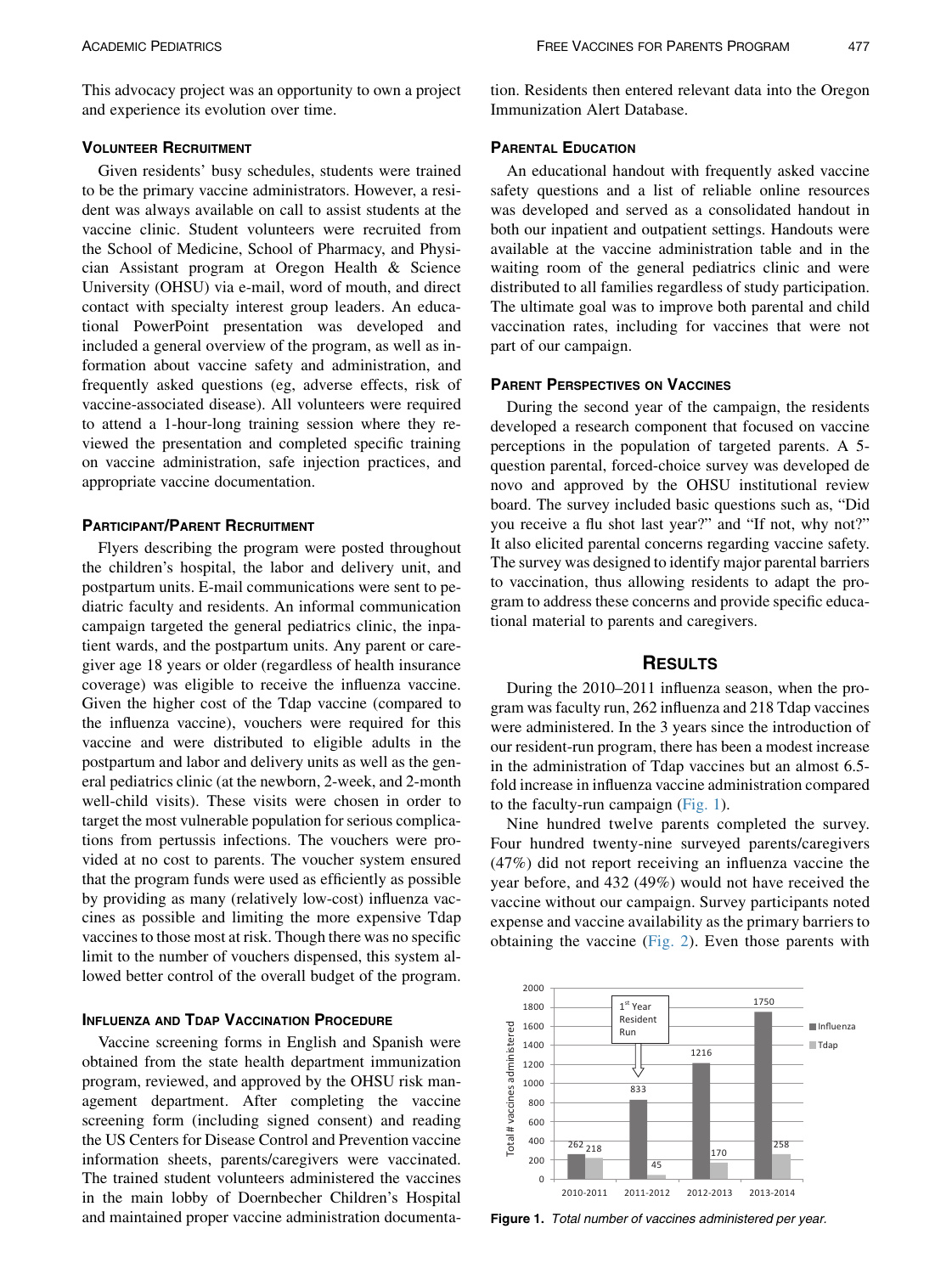<span id="page-2-0"></span>insurance noted that convenience was a large barrier for them. Approximately 15% of parents/caregivers were concerned about vaccine safety and of these, 45% were concerned about acquiring influenza infection from the vaccine and 27% were worried about allergic reactions. Less commonly cited concerns included the association of vaccines with autism and contamination of vaccines with heavy metals such as mercury.

## **DISCUSSION**

This resident-run parental vaccine advocacy project led to a significant increase in the number of vaccines administered to parents. Understanding and addressing parental barriers to vaccinations was critical to the success of this project. Consistent with other studies, parents whom we surveyed stated that cost and inconvenience as well as uncertainty about vaccine safety were major barriers to vacci-nating themselves and their children.<sup>[9,10](#page-3-0)</sup> Thus, providing free vaccines in the centrally located lobby of the Doernbecher Children's Hospital provided easy access to all caregivers and addressed concerns about costs. These core features of the program contributed to the successful implementation of our program, which resulted in a large number of parents/caregivers receiving vaccines. Vaccine safety, another concern of parents/caregivers, was addressed by the development of educational material that reassured many of them about the safety of childhood immunizations.

Compared to the programs described in the literature, our parental vaccine program is novel in that it appears to be the only resident-run campaign.<sup>[8](#page-3-0)</sup> Resident ownership of this campaign contributed to increased vaccine delivery by taking advantage of their presence in our hospital. Residents are present in nearly every patient care area and in specialized areas such as radiology and physical/occupational therapy. This visibility afforded the opportunity to efficiently spread word of the campaign. Residents also have close contact with medical and physician assistant students, which allowed for easier and more successful volunteer recruitment. During the faculty-run campaign, students did not participate and vaccines were provided only intermittently in the pediatric clinic. With resident ownership, a reorganization of the program was accomplished, student volunteers were recruited to increase staffing, and the vaccine clinic was moved to a central location in the lobby of the hospital. Although increased awareness



Figure 2. Reasons parents did not get an influenza vaccine last year.

of the campaign may have contributed to increased vaccine delivery, we believe resident leadership as described above led to increased vaccine delivery beyond what can be attributed to program maturation.

Despite the success of our influenza vaccine delivery, our Tdap vaccination rates did not show a significant increase compared to previous years, as the Tdap voucher system regulated and limited the number of Tdap vaccines that could be distributed.

This campaign had multiple benefits. At the community level, we increased vaccination rates of adults and improved awareness of vaccine safety. Protecting children against vaccine-preventable diseases, although not measured in this project, was enhanced by the successful use of cocooning, consistent with the recommendations of the AAP.<sup>[4,6](#page-3-0)</sup> In addition to providing our residents with a large-scale, hands-on advocacy project, the use of medical student volunteers provided these students with an opportunity to understand the important role of vaccines in preventive health care while learning from resident role models about the important role of physician advocacy. Finally, the evolution of this project over 3 years provided our residents with an important educational lesson; the need to constantly evolve, modify, and assess the effect of our work was critical to the successful implementation of a resident advocacy project.

The main limitation of this project is that it was developed in a single children's hospital and utilized local resources to sustain and enhance the success of this project. Although this may affect its generalizability, we hope by sharing the methods of our successful residentrun campaign that our work can be reproduced by other pediatric residency programs. Although our project did not measure disease burden in our community, future work in this area will benefit from measuring the effect on child health by decreasing the incidence of vaccinepreventable disease. However, the dramatic increase in vaccine distribution by our campaign is likely to have affected vaccine-preventable diseases in our community.

Advocacy projects are an important part of resident education and experience, and the development of this project allowed our residency program to meet the advocacy training requirement emphasized by the ACGME. Understanding and addressing parental concerns and barriers to vaccination was critical to the successful implementation of our project. Converting a Vaccines for Parents campaign into a resident-run program provided our residents with an important advocacy project, which taught us the most important lesson of all: the power of physician advocacy to improve the health of our community.

### **ACKNOWLEDGMENTS**

The authors acknowledge Julie Johnson for her tireless support during our program development and Dr Cindy Ferrell for her review. We thank